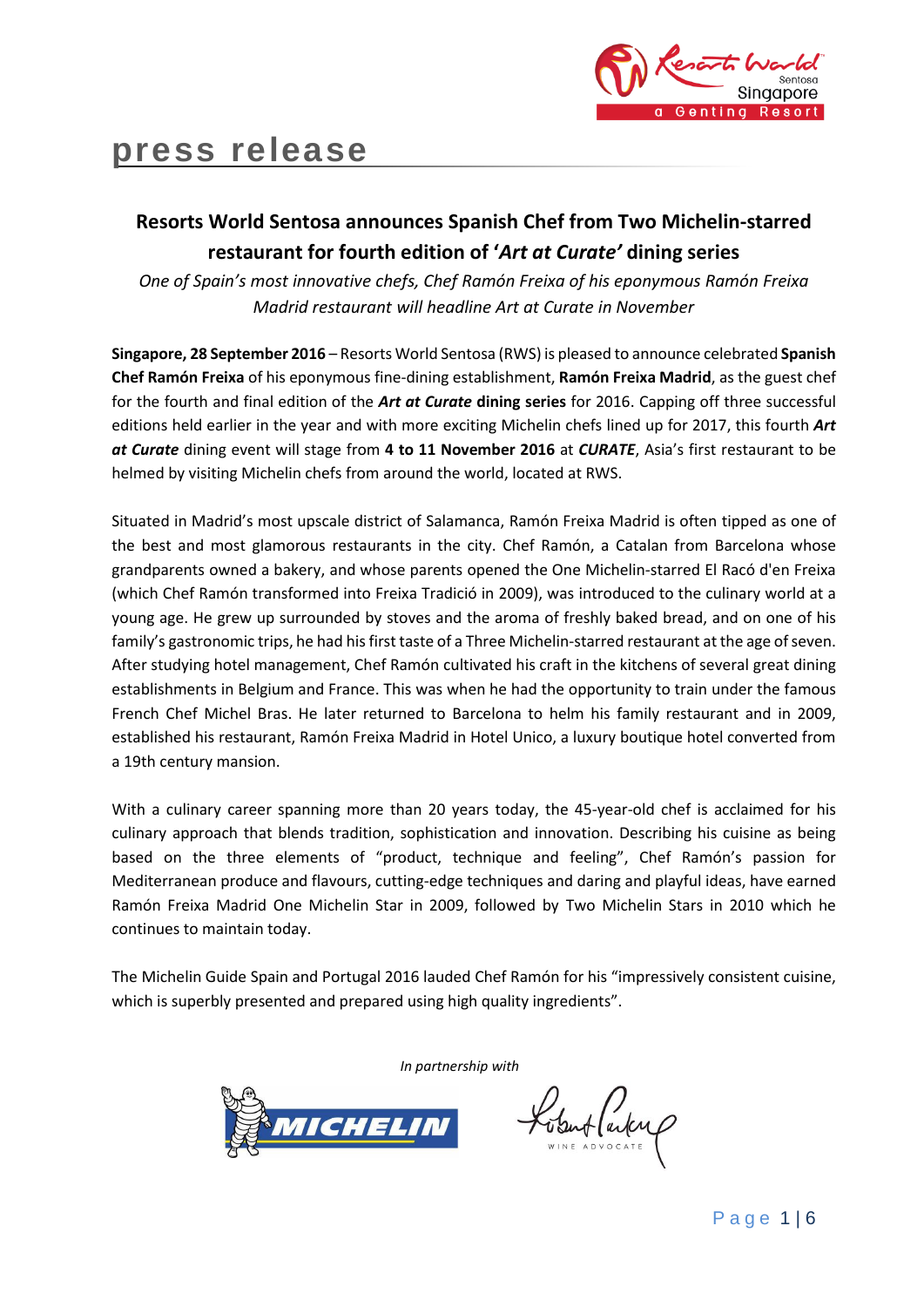"I draw on tradition and I experiment to create new recipes to surprise and, above all, to be liked, because cuisine is all about taste. The reason behind why I cook is because it's a way to make people happy," said Chef Ramón Freixa. "I would like my guests to indulge in gastronomic joyfulness and enjoy a tasty piece of Spain in their hearts when they experience my cuisine."

The innovative chef, who has cooked several times for Spanish King Felipe VI and Queen Letizia at the Royal Palace of Madrid in state ceremonies, will be bringing his signature style of "Mediterranean flavours in traditional cooking with a touch of avant garde" to the upcoming fourth edition of the *Art at Curate* dining series.

Chef Ramón's extraordinary talent in executing inventive and visually stunning creations will be showcased in the menus that he has specially developed for *Art at Curate*. Dishes to look forward to include *Under a black garlic veil: mushrooms, iberian ham and lobster, free range egg yolk with Sherry wine*; *John Dory roasted with green beans stock, romesco onions and fallen leaves*; *Surf and turf: royale beef cheek with squid noodles*; *Liquid foie omelette, caviar and white asparagus*; and *King Crab with saffron bouillabaisse with roes, liquid transparence*. The lunch and dinner menus will also start with his signature canapés such as the whimsical *Mimetic manchego cheese stones* and the luxurious *Golden foie ferrero* that is coated with caramelized almond grain and gold dust*.* The dining experience will be further enhanced by the pairing of highly rated wines handpicked by wine authority Robert Parker Wine Advocate's team of global wine critics.

RWS is the Title Partner of Michelin Guide Singapore, and is presenting *Art at Curate* in partnership with Michelin Guide Singapore and Robert Parker Wine Advocate.

The four editions of the *Art at Curate* series this year have provided a first-ever platform in Asia for celebrated overseas Michelin guest chefs to showcase their diverse award-winning cuisines in Singapore; as well as presented new and exciting dining experiences by the top names in the international culinary world for epicureans here to enjoy throughout the year. *Art at Curate* will return in 2017 with more exciting culinary creations by renowned Michelin chefs.

- Ends -

### **Booking details:**

The fourth edition of *Art at Curate* will be held at *CURATE* located at Resorts World Sentosa (The Forum, Level 1) from **4 to 11 November 2016**. Prices range from *S\$230++* for a **four-course lunch** with wine pairing to *S\$420++* for an **eight-course dinner** with wine and Champagne pairing. For reservations, please visit [http://guide.michelin.sg.](http://guide.michelin.sg/) **Public early-bird booking** is available from **10 October** till **23 October 2016 where gourmands can book at the special prices of** *S\$200+* for the **four-course lunch** with wine pairing and *S\$380++* for the **eight-course dinner** with wine and Champagne pairing. Reservations are strictly required.

Diners can continue to savour Chef Ramón's signature dishes from **15 November 2016** in a special menu co-created with a resident chef. For reservations, please call **6577 7288** or emai[l curate@rwsentosa.com.](mailto:curate@rwsentosa.com) Public who wish to receive latest updates on upcoming *Art at Curate* events can register at [www.rwsentosa.com/curate.](http://www.rwsentosa.com/curate)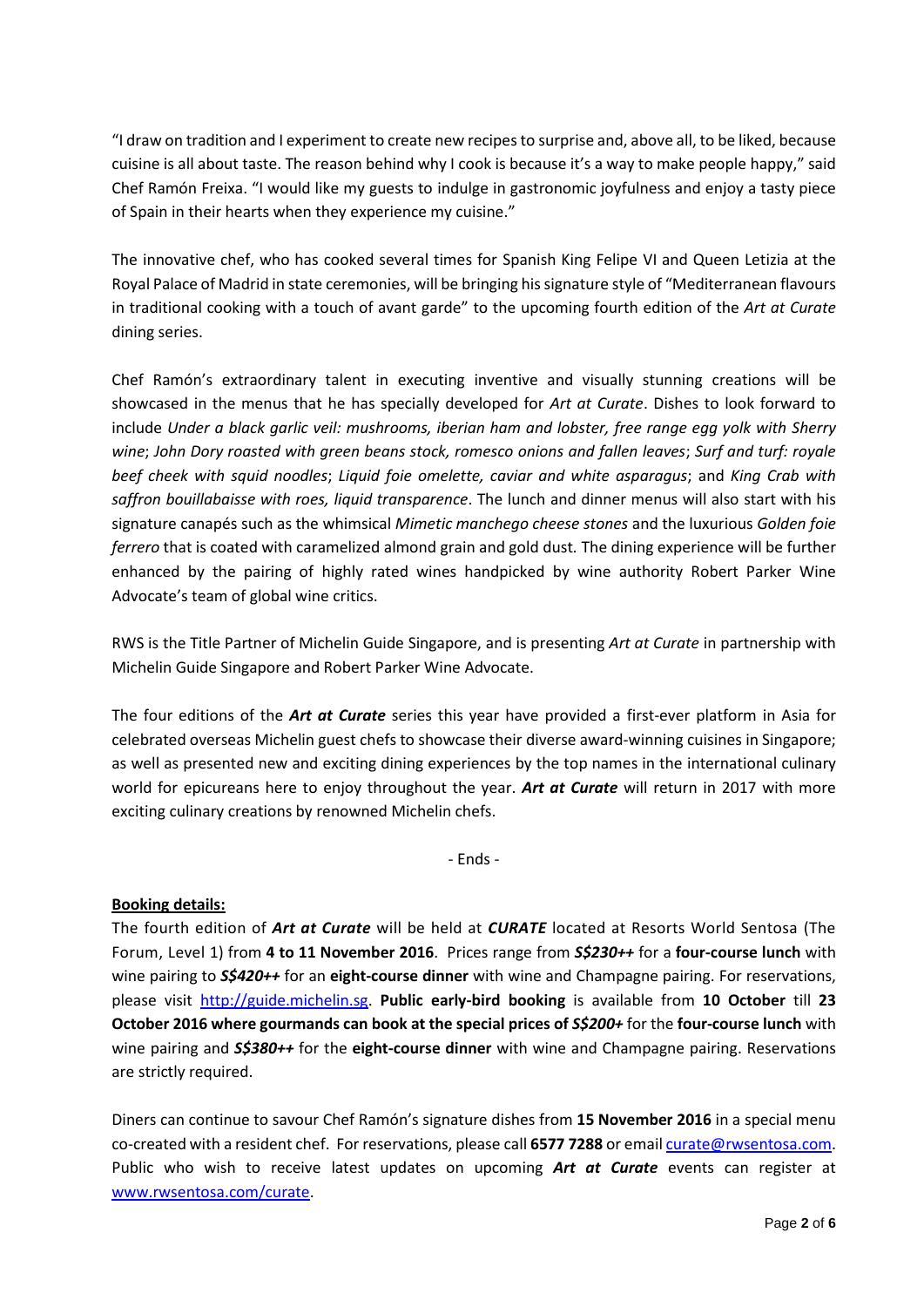#### **Media Contacts:**

**Resorts World Sentosa** Chloe Li Tel: +65 6577 9759 Email: [chloe.myli@rwsentosa.com](mailto:chloe.myli@rwsentosa.com)

**Ogilvy Public Relations (for Resorts World Sentosa)**  Jianle Liu Tel: +65 6395 3114 Email: [jianle.liu@ogilvy.com](mailto:jianle.liu@ogilvy.com)

## **Profile of Ramón Freixa Chef of Ramón Freixa Madrid**



After studying three years at the Higher School of Hotel, Catering and Tourism of Sant Pol de Mar (Barcelona), Ramón packed his bags and set off to learn some of the secrets of creative cuisine at the great establishments of Belgium and France. The year 1994 saw his return to the family restaurant in Barcelona, 'El Racó d'en Freixa', where he worked his way through all the different stations until in 1998 he succeeded his father as the head of the establishment, maintaining its prestige and the Michelin star

awarded ten years earlier. That same year he published his first recipe book, 'El pa, l'oli i el vi', which evidences a clear Mediterranean essence, a fundamental concept for Ramón, as it is linked to his DNA, his gustatory memory, and allows him to evolve from things local to global thinking.

In 2004, Ramón published his second book, "Mano de cocinero". The planning and preparation for the book involved a process of deep reflection on his gastronomic philosophy based on three principles that were already firmly established in his cuisine: product, technique and feeling. Awards and distinctions came soon after, a nod to his capability, dedication and attention to detail. Ramón, on a roll and in full creative swing, then agreed to head the kitchen of the Ávalon restaurant at Barcelona's Grand Hotel Central. Almost at the end of the first decade of the new millennium came a watershed year in his career, and that was 2009.

That was the year of change – a shift in culinary direction at the family restaurant, which went back to its traditional roots, ceasing to be 'El Racó d'en Freixa' to become 'Freixa Tradició' – and of the creation of a new establishment, ´Ramón Freixa Madrid´, at Madrid's Hotel Único, which allowed him to develop, free from any spatial or formal constraints, his most avant garde cuisine. Only a few months after opening the restaurant, he won his first Michelin Star, which was followed by a second one in 2010, which he still maintains. In 2012, he also embarked on an adventure on the other side of the Atlantic, which led to the opening of 'Erre' in Cartagena de Indias (Colombia).

In 2014, Ramón Freixa published his third work, 'Secuencias', where he unveiled some of his creations and described the philosophy of his cuisine over 400 pages. This book, with a very visual conception, is almost a work of art, accompanied by a superb collection of photographs accompanying each text and the more than one hundred recipes.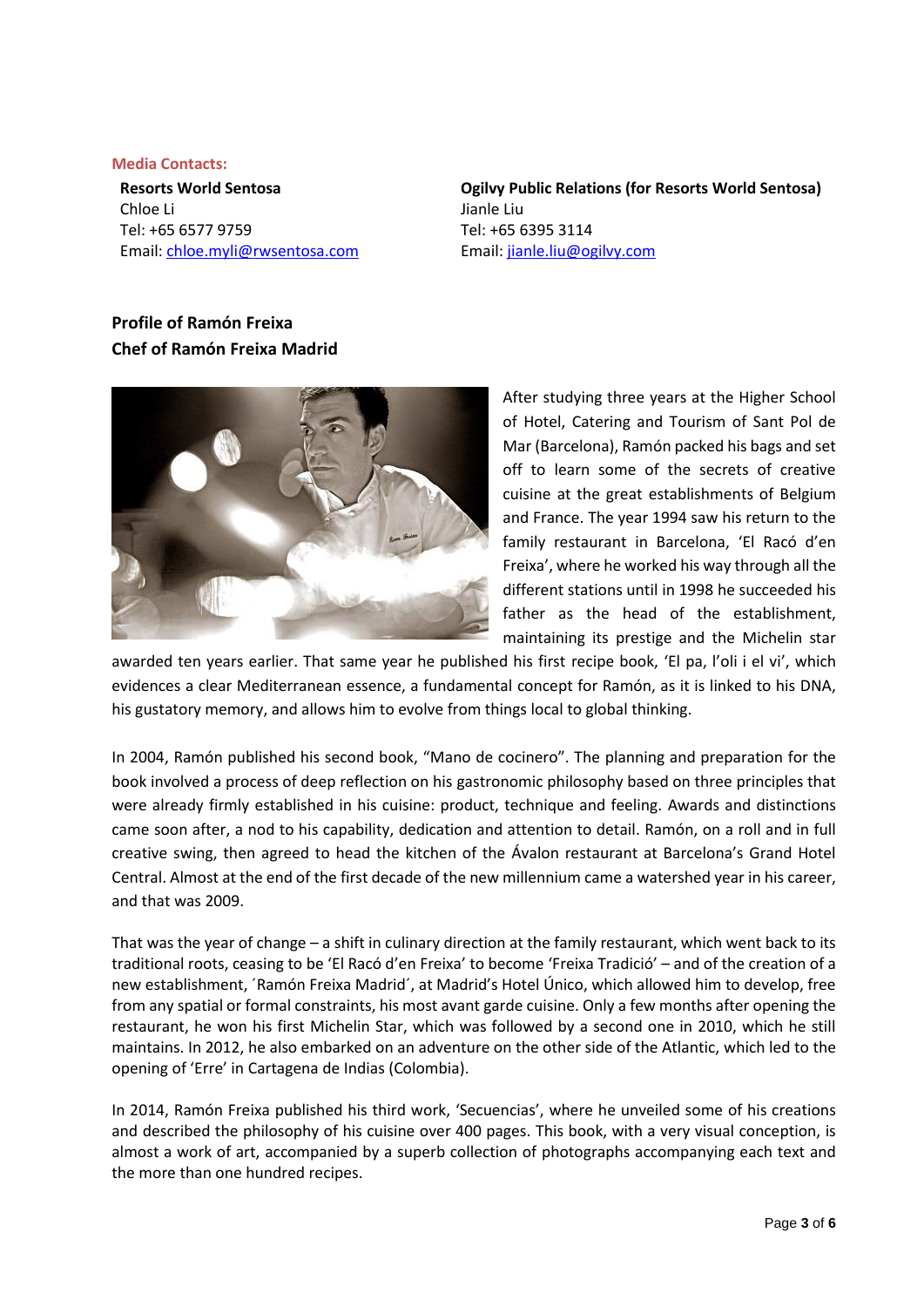Later that same year Ramón Freixa Catering took over the reins at the 'Teatro Real of Madrid' (Royal Theatre) to serve his gourmet delicacies to theatre goers. Creativity, quality, excellence and the pursuit of customer satisfaction in creating unique experiences are the hallmarks that define the philosophy of this project.

In early 2015, he opened his third restaurant in Madrid, 'Ático' on the sixth floor of The Principal Madrid Hotel (located in the heart of the capital at the beginning of the Gran Vía), with the most exceptional views of the city and offering vanguard gastronomy in "prêt-à-porter" style and classic cocktails in perfect harmony in a multi-functional and versatile space.

The same year, in October, saw the opening of his second restaurant in Colombia, 'FROM', located in the luxurious boutique hotel B.O.G. in the swanky area of the capital Bogota; while he prepares for the opening of another new project in Panama in late 2016.

In 2016, Ramón received the recognition of the Community of Madrid where he was awarded Prize of Culture in the form of Gastronomy – the first chef to obtain this distinction "intended to distinguish the work of personalities whose work contributed to the enrichment and cultural development of the Community of Madrid".

#### **ABOUT RESORTS WORLD SENTOSA**

Resorts World Sentosa (RWS), Asia's ultimate lifestyle destination resort, is located on Singapore's resort island of Sentosa. Spanning 49 hectares, RWS is home to four world-class attractions including Universal Studios Singapore, S.E.A. Aquarium, Dolphin Island and Adventure Cove Waterpark. Other attractions include the Asian flagship of a world-renowned destination spa, a casino, six unique hotels and the Resorts World Convention Centre. With the most number of Michelin stars in one destination, RWS offers award-winning dining experiences at renowned celebrity chef restaurants, establishing itself as a key player in Singapore's vibrant and diverse dining scene. The integrated resort also offers world-class entertainment, from original resident productions to concerts and public shows such as the Crane Dance and the Lake of Dreams. RWS has been named "Best Integrated Resort" since 2011 for five consecutive years at the TTG Travel Awards which recognises the best of Asia-Pacific's travel industry.

RWS is wholly owned by Genting Singapore, a company of the Genting Group. For more information, please visit [www.rwsentosa.com.](http://www.rwsentosa.com/)

**16** / ResortsWorldatSentosa **@** @ rwsentosa #rwsdining #ArtAtCurate www.rwsentosablog.com

### **ABOUT CURATE**

CURATE, the latest addition to the Resorts World Sentosa (RWS) culinary experience, provides a perennial stage exclusively for visiting Michelin chefs from around the world to showcase their finest culinary creations. It is Asia's first restaurant, located at RWS, dedicated to showcasing the Michelin star experience. Organised in partnership with Michelin Guide Singapore and Robert Parker Wine Advocate, the *Art at Curate* dining series features four participating chefs from overseas Michelin-starred restaurants in 2016. The gastronomic experience at CURATE is further complemented by an extraordinary wine cellar that houses a prized collection of 365 highly rated labels. For more information, please visit [www.rwsentosa.com/curate.](http://www.rwsentosa.com/curate)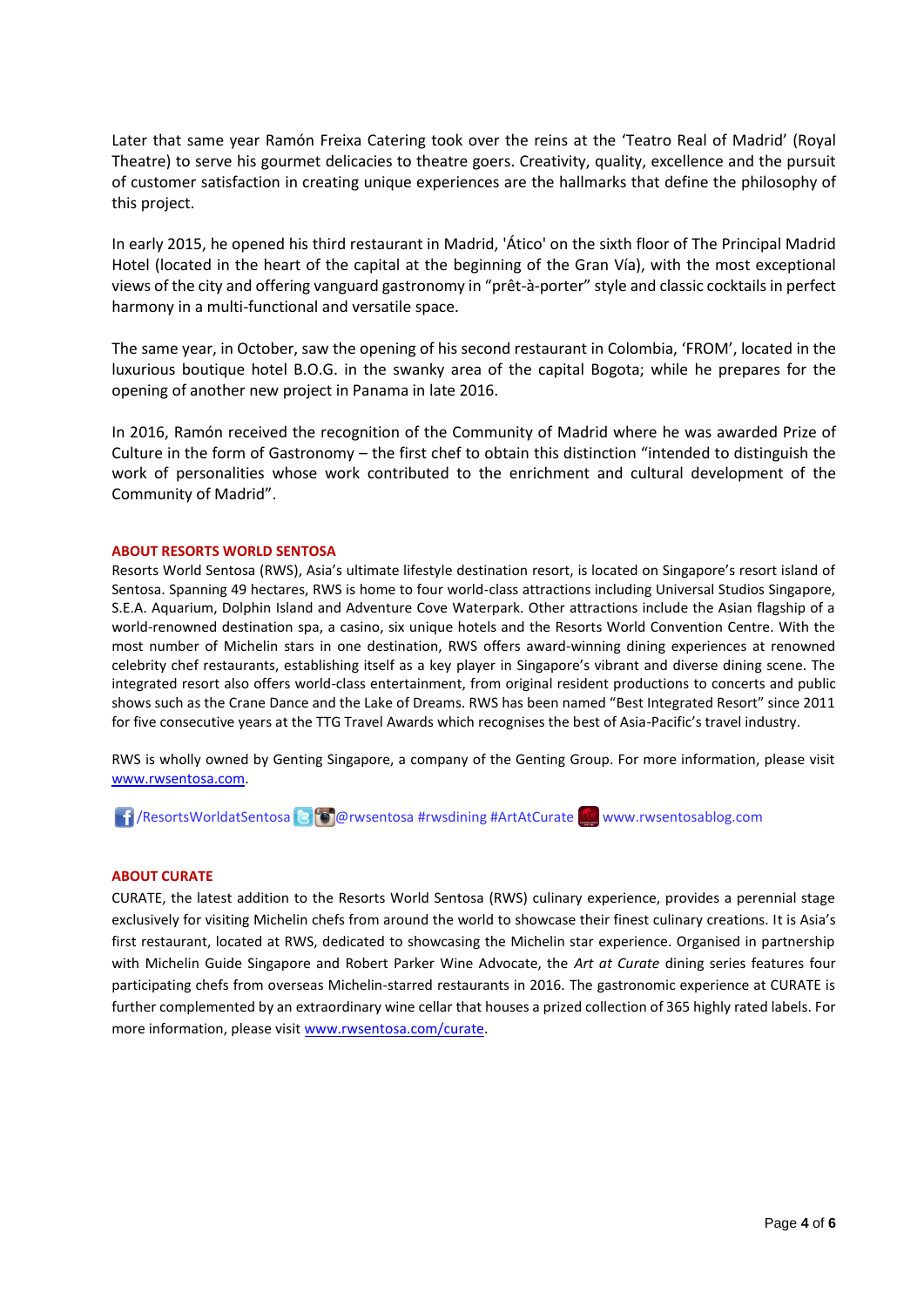### **Editor's Note**

Please use the following photo captions for visuals. High resolution photos can be downloaded from this link:<https://app.box.com/v/Curate>



**Breaded oyster, apple with burnt and golden touch** (above): *An elaboration of the traditional Spanish croqueta, an oyster is wrapped with béchamel and diced oyster, and coated with a delicate layer of panko.* 



**Under a black garlic veil: mushrooms, Iberian ham and lobster, free range egg yolk with Sherry wine** (above): *Under a black garlic veil and pumpkin sheets is a surf and turf stew made of lobster, Iberian ham and sautéed mushrooms. A free range egg yolk infused with sherry wine is served on the side which captures the essence of Southern Spain.*



**King crab with saffron bouillabaisse with roes, liquid transparence** (above): *A traditional stew of Mediterranean heritage revised to create a subtle and elegant dish with the purest flavour. The essences of the sea is concentrated in a delicate bouillabaisse that accompanies and enhances the king crab.*



**Tinned sturgeon with vegetable roes** (above): *This delightful appetizer plays on the concept of "trampantojo" which means food that tricks the eye. Featuring a pesto gelee base, the fumet infused basil seeds are made to look like caviar.*